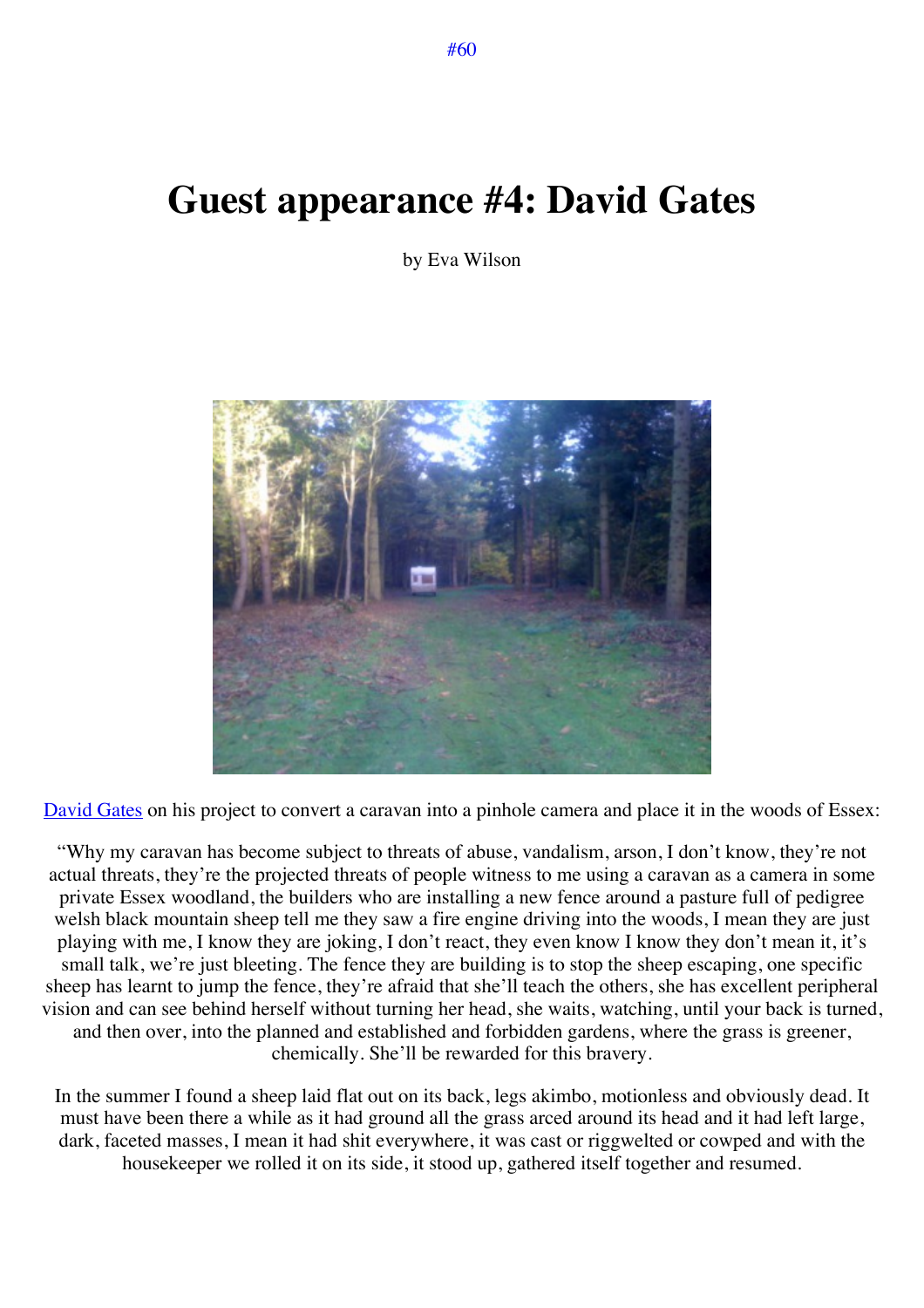

At the end of that field a fresh track leads into a privately owned and managed woodland, and in the woods my caravan is hidden, the mere sight of it may encourage thoughts of destruction to bored teenagers, so it is tucked away in a damp corner, these woods are still. There is an abundance of stinkhorns and those unfamiliar with the stinkhorn mushroom will know nothing of the stench of death it pervades, but taking photographs whilst smelling death seems to lean towards many conceptualisations about photography, none of which I've read too closely. But that is what I'm there doing, I've turned the caravan into a pinhole camera, 8 hour exposures, dawn till dusk, the longest exposure on the shortest day, the image is flipped upside down, it smells dead, it looks dead, or recently deceased and it waits to be mobilised.



(David Gates, Little Bentley Hall Woods, 2013, 200 x 80cm)

Today I'm told that if you keep a cockerel in a small cardboard box for four days it will stop cockadoodling, and in this specific instance the cockerel could be heard during the Sunday service in the local church. Silence."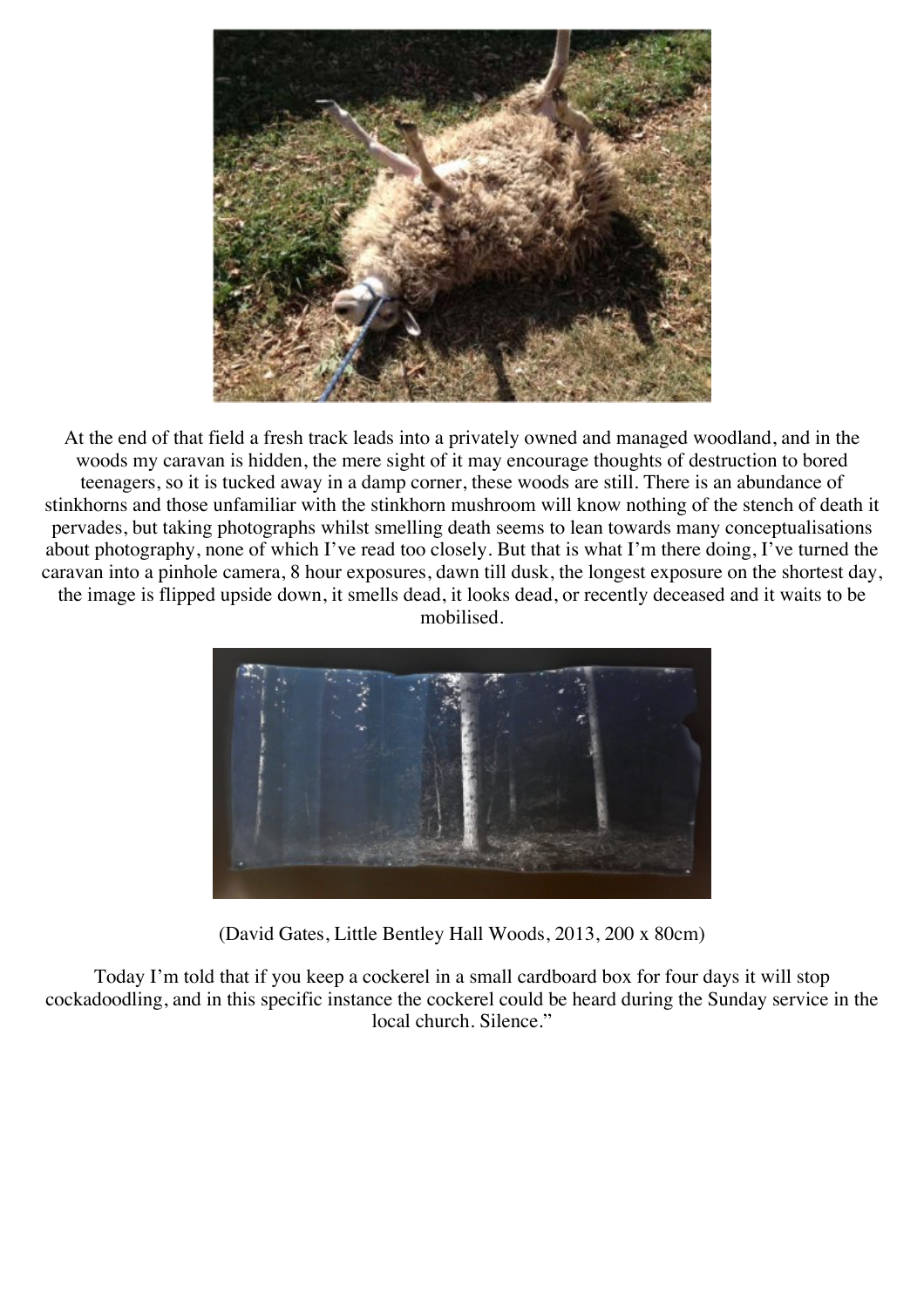2) In response to questions asked by Alison Yip, Claudia Barth, and Agnes Scherer

I don't find the question and answer thing that comfortable, my response is to be creative, to try to make something new, to be vague, and move towards meanings in my work as they arise, as they reveal themselves briefly and slip out of view again.

\* Do you believe in an objective timelessness that your images merely uncover, or do you think timelessness is a utopia (you are describing)?

Both, I mean, I flicker between the two, I think a continuous line is impossible to chart and I prefer to explore fragments, overlapping times. The more imprecise and vague that a reproduction is the more it reveals, I'm drawn to photos as things, I mean, an old photo is an image of the past but it is an object in the present if you hold attention to its surface, its process, its thingness. It is not a memory, but it is subjected to some of the difficulties of memory. Pinhole photography maybe lets me be explicit about things which are implicit in contemporary photographic techniques, in that they have a 'look', in that they provide a seemless surface, and I enjoy disrupting this surface, widening the gaps in the technologies of syntactical fits, to hold open temporarily the possibility of possibilities.

\* A quote by Oscar Wilde says that in the landscape paintings of the English Pre-Raphaelites, it is always September. The summer is still visible but it is the moment of the first cool breeze and everything is charged with farewell. To me some of your dark landscape pictures are charged with a very similar, tragical mood, as if they were grieving over the irretrievability of what they transport.

Yes, that they can't help being now and then.

\* If Romanticism means allowing yourself to give into a longing for things you can find in images, but never in life, or things you consider irretrievably lost to the past, doesn't this mean resorting yourself to an almost psychotic state of mind? To what extent do you think Romanticism has a destructive component to it?

It is trapped forever in inexhaustible images.

\* Your practice of collecting and collaging and mailing pictures has a very intimate and tactile aspect to it. It may also deal with other people's personal histories and lives in terms of some of the found imagery. How important is it to work in a domestic environment or for your work to exist in one?